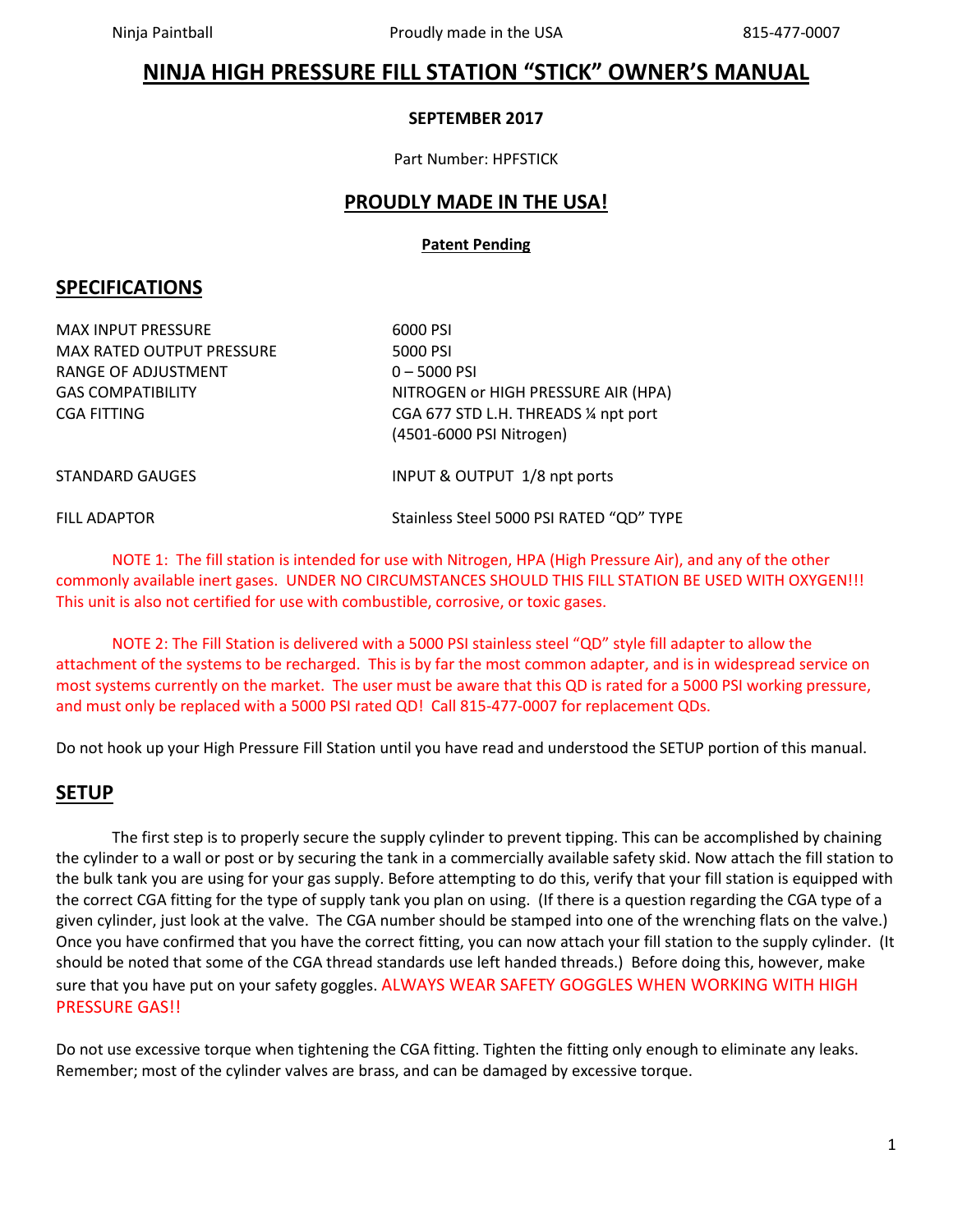Once you have your Fill Station connected make sure the control knob is turned all the way up or counter clockwise and then test the connection by SLOWLY turning on the valve on the supply cylinder. You should hear no leaks or flow after the initial hiss. If gas starts to flow out of the fill connection, turn the control knob on the Fill Station counter-clockwise until the flow stops. This can occur if someone has turned the control knob too far clockwise prior to you connecting the Fill Station to a gas source.

## **KNOW THE BOTTLE YOU'RE FILLING!**

In order to properly fill a high pressure bottle, you need some basic information, and virtually all of this information comes right off the label and the stamped markings on the bottle. Because there are Federal Standards involved, this information is found in the form of a standard data line. An example taken from an aluminum bottle is shown below.

> DOT – 3AL 3000 M4625 10^17 OR DOT – SP14387 3000PSI M4625 10C17 OR DOT – SP14387 4500PSI M625 10C17

While this information line may look confusing at first, it is really quite simple. This line of data breaks down like this:

| DOT                        | Department of Transportation (a Federal Agency).   |
|----------------------------|----------------------------------------------------|
| 3AL or SP14387 or E11194   | The specification standard the bottle conforms to. |
| 3000 or 3000psi or 4500psi | The working pressure rating of the bottle.         |
| H5058 ACME, M4625          | The model and or manufacturer of the bottle.       |
| 10^17 or 10C17             | The production date of the bottle. MONTH & YEAR    |

SOME BOTTLE LABELS MAY HAVE A REFERENCE TO "TC" WHICH IS THE TRANSPORT CANADA SPECIFICATION. THE BOTTLES PRESSURE WILL BE EXPRESSED IN BAR.

The first bit of information you need is the production date on the bottle. In the United States, it is Federal Law that any gas storage vessel over two inches in diameter must be periodically re-tested. Depending on the type of bottle, and the manufacturer, the re-test period may be either three or five years. As a fill operator, the very first thing you should check is the date on the bottle. As you can see in our example, our aluminum bottle was born in October of 2017. This particular bottle has a five year re-test interval, so it would be illegal to refill this bottle after October of 2022. (At least until it had been re-tested and re-marked.) NOTE: SOME OF THE FIBERGLASS AND CARBON FIBER BOTTLES REFERENCE WHEN THE BOTTLE IS TO BE RETESTED.

The next piece of information you want is the Working Pressure Rating. As you can see, this information is also present in the data line on the bottle.

- o Refer to the label on the bottle for pressure rating and test dates.
- o UNDER NO CIRCUMSTANCES SHOULD YOU FILL AN OUT-OF-DATE BOTTLE!
- o NEVER EXCEED THE PRESSURE RATING OF THE BOTTLE!!!
- o Examine the bottle for dents, gouges or other significant damage. Do not fill a bottle that has been abused or damaged.

For more information, consult the Compressed Gas Association pamphlets C-6, C-6.1, & C-6.2. These are available online at WWW.CGANET.COM.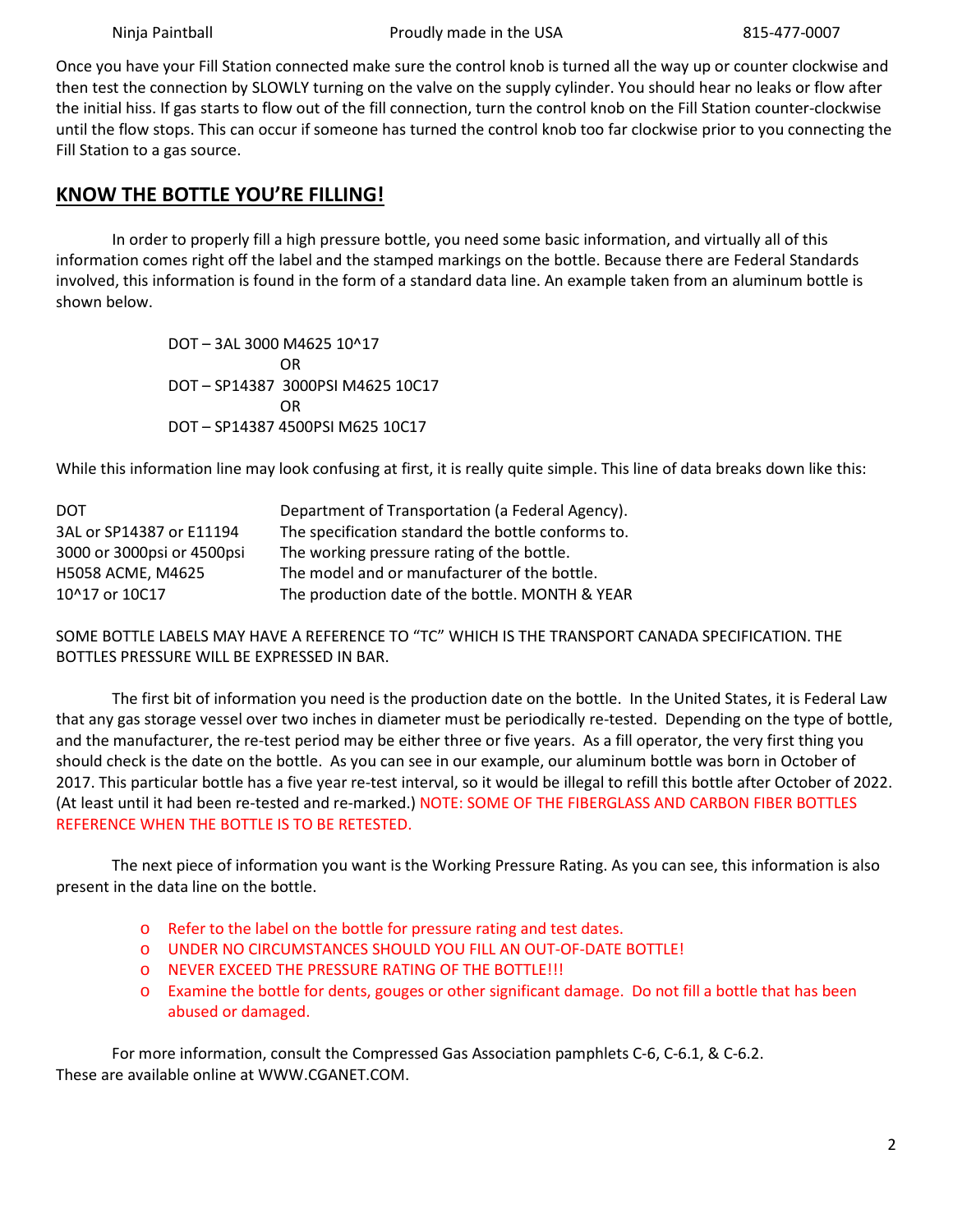IF YOU FIND THAT THERE IS NO MARKING ON THE BOTTLE OR THE LABEL HAS BEEN OBSCURED, DO NOT FILL THE BOTTLE!!!!

### **THE OPERATING CONTROLS**

A description of the operating controls follows. Do not hook up your High Pressure Fill Station until you have read and understood the SETUP portion of this manual.

There are two user controls on the fill station. They are the Output Pressure Adjustment and the Control Knob.

Your Fill Station is equipped with two gauges, which show you your delivery pressure (Labeled "OUTPUT " on the Fill Station body) and how much gas is left in your supply cylinder. (Labeled "BULK " on the Fill Station body.)

#### **OUTPUT PRESSURE ADJUSTMENT:**

The Output Pressure Adjustment allows the operator to set the pressure that will be dispensed. It is located on the top of the Fill Station, next to the control knob, and is set with a 3/16 inch Allen key.

#### **THE CONTROL KNOB:**

The Control Knob is a single control that manages both the gas delivery to the system to be filled, and the purging of the fill line to allow disconnection.

NOTE: DO NOT OVER-RANGE THE CONTROL KNOB! DAMAGE TO THE CONTROL VALVE CAN RESULT!

### THE MAXIMUM PRESSURE DELIVERED BY THE FILL STATION IS ALWAYS DETERMINED BY THE PRESSURE IN THE BULK TANK. THE BULK TANK PRESSURE MUST BE GREATER THAN THE OUTPUT SETTING ON THE SYSTEM.

Once your Fill Station has been connected to the bulk tank and pressurized, in accordance with the procedures outline in the "SETUP" section of this manual, you can now set the delivery pressure.

Using a 3/16 Allen key, slowly turn the Delivery Pressure Adjustment clockwise until the output gauge shows the desired fill pressure. DO NOT EXCEED THE PRESSURE RATING ON THE BOTTLE YOU ARE FILLING

Do not over-adjust, as this will cause damage to internal regulator pin resulting in leaks. Remember: You cannot dispense more pressure than the "Bulk Tank" gauge indicates!

Once the pressure is set to the output pressure you desire activate the unit to release a small amount of air. This will cause the output pressure to move. Reset the output pressure and repeat the release of air unit the unit goes to the pressure set after the air is released. If the unit is to be used for long term regulation check the unit regularly as the pressure can creep up or change due to wear and contamination.

If you need to reduce the output pressure, turn the Delivery Pressure Adjustment counter-clockwise. When reducing pressure, the output gauge will not show the true lower pressure reading until you have allowed the gas from the previous setting to vent by using the Control Knob!

Prior to hooking up a system to be recharged, it is good policy to verify the rating on the burst disk, and to confirm that the vent hole is unobstructed.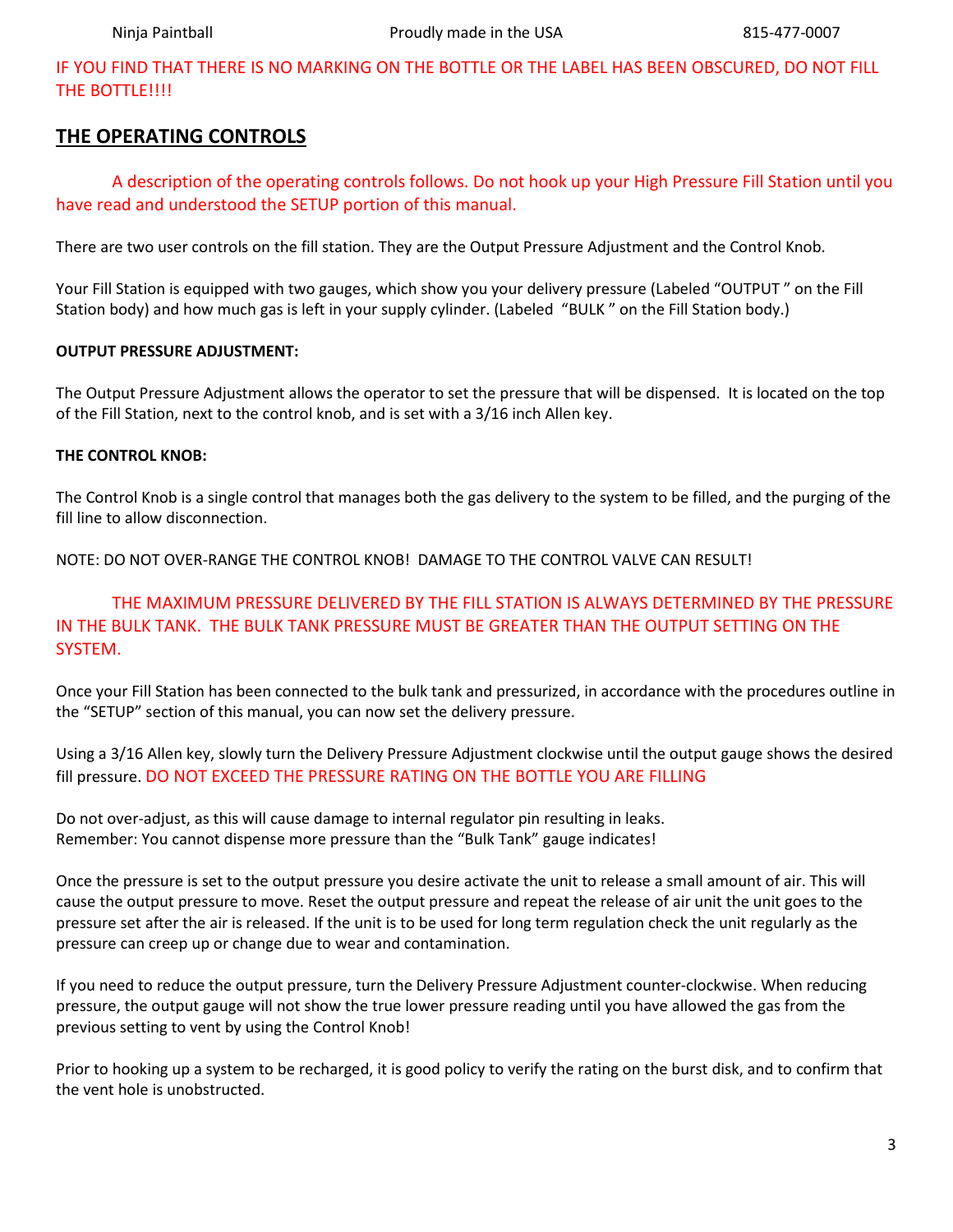Ninja Paintball **Proudly made in the USA** 815-477-0007

Connect the system to be recharged to the QD, and make sure that the QD has properly locked on the fill nipple. Turn AND HOLD the Control Knob clockwise until you hear the flow of gas start. Turn AND HOLD the Control Knob approximately  $\frac{1}{4}$  turn further, and wait for the sound of the gas flow to stop. Once you hear the flow cease, turn the Control Knob counter-clockwise until you hear the connection vent down. Once the venting has ceased, you will be able to disconnect the system from the fill station.

NOTE: If you are not able to easily unlock the QD, it is an indication that pressure may still be present. If this occurs, turn the Control Knob counter-clockwise all the way up to allow complete venting of the fill station.

The Fill Station's internal regulator controls the pressure being delivered to the system, so there is less of a possibility of an accidental overfills.

Even though the Control Knob controls the gas flow during fill operations, it is good practice to turn the cylinder valve off if the Fill Station is going to be left unattended, or if you have finished operations for the day.

# **Troubleshooting**

**Leaks from the female qd while filling –** If the unit leaks at the female qd while attached to the male it is the o-ring inside the female qd. The oring is a 010 in size and is located behind the ball bearings in the female quick disconnect. Remove the old oring with a pick and then squeeze the new oring into the grove. Starting with one end of the oring in the groove and then using a blunt object to push the other side in will usually get it in place.

**Leaks from the female qd all the time –** If the unit leaks whenever the air is on from the female qd the valve seat # 8 needs to be changed. Follow the rebuild procedures and replace the valve seat #8.

**Leaks from the Valve Actuator while filling –** If the unit leaks from the Valve Actuator #1 while filling the 004 oring #23 will need to be changed. Follow the rebuild procedures and replace the 004 oring #23

**Leaks from either brass plugs on the bottom-** If the unit leaks from the 2 bottom plugs #9 replace the 011 oring #21. Follow the rebuild procedures and replace orings #21

**Leaks from the small hole located on the left side of body #7 above the plug** - if the unit leaks from the small hole the change the piston #6. Follow the rebuild procedures and replace piston #6.

**Leaks from any of the taped fittings, Gauges, plugs, cga fitting, qd connector –** if the unit leaks from the gauges #18 or the plugs #13 or the cga fitting #14 or the qd connector #16 the leaking item needs to be removed and re-taped and installed again.

**Unit does not hold output pressure and creeps up –** If the unit does not hold the set pressure the reg seat #8 needs to be replaced. Follow the rebuild procedures and replace the reg seat #8.

**Unit does not vent when control knob is turned all the way up -** If the unit does not vent when the control knob is all the way up and you are unable to release the female qd due to pressure left in the unit the control assembly needs to be reset and the 004 #23 replaced. Follow the rebuild procedures to reset the control assembly and change the valve oring #23. If the unit is holding the air the unit has to be removed from the bulk filling tank. Turn off the bulk tank and when the cga nut is broken loose from the bulk tank the unit will de- gas allowing you to remove the cylinder being filled and rebuild the unit.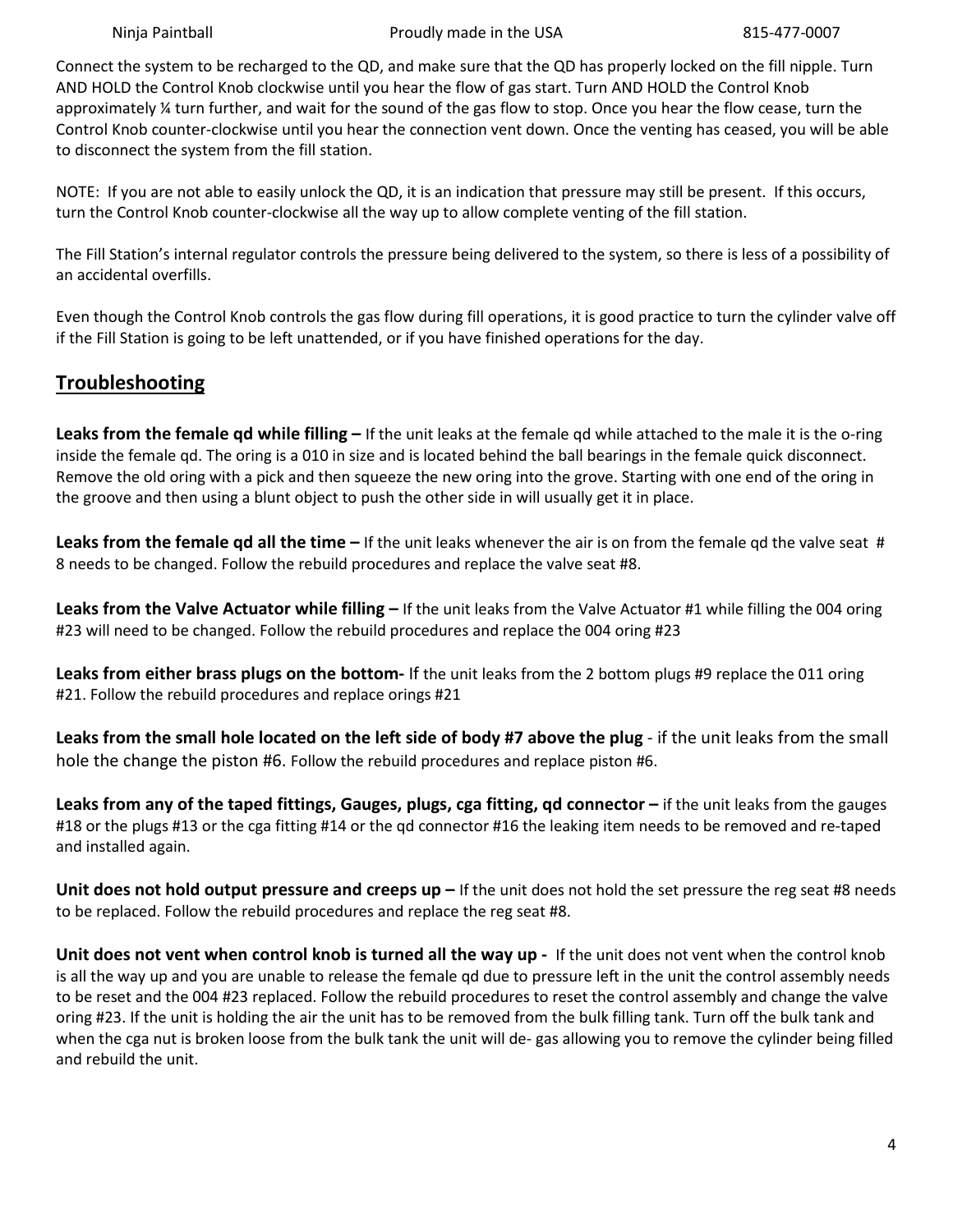## **Rebuilding**

### ONLY WORK ON A COMPLETELY EMPTY FILL STATION!

### ALWAYS WEAR EYE PROTECTION, GLOVES AND POINT THE AIR SYSTEM IN A SAFE DIRECTION PRIOR TO DEGASSING THE SYSTEM!!!

**Bottom Plugs-** both bottom plugs are a 7/16 in size and use a box end wrench or socket to remove. When reinstall take care not to over torque and snug is fine as the oring is what seals in the unit. When reassembling the bottom plugs it is easier to put the spring and ball in the plug and then hold the fill station right side up and insert the plug into the body. then tighten by hand to hold in place and once started use a wrench to finish while holding the fill station right side up.

**Valve Actuator –** this is a complete assembly and should be replaced as a complete assembly from Ninja. Take care when reinstalling to not cross thread the assembly and do not force it into the body. Snug the assembly down and do not over tighten as this can impede the oring and cause issues.

**Both Seats –** to remove either seat from the unit the bottom plugs and all items in the bottom part of the reg need to be removed. In addition all upper assembly parts in the top half of both sides of the fill station need to be removed. This will allow you to push the seats out from the top using a long 5/64 "allen wrench and insert the allen wrench into the hole in the body from the top. The allen wrench will contact the seat and allow you to push the seat out through the stem. A .081 to .083 rod may also be used to remove the seat.

Once removed, clean the seat and oring and check for damage. The other side may be used but a new seat and oring is recommended.

Clean the inside of the stem with compressed air and a cotton swab paying close attention to clean where the seat and oring are located in the stem. Make sure the entire stem internal area is completely clean and blowing it out with air once swabbed is recommended.

To reassemble make sure the seat oring is lubed with silicone lube – use no oil.

Using a larger allen wrench or a blunt object push the seat onto the stem. Make sure the seat is flat and is fully seated into the stem. When pushing on the seat you should feel a slight resistance and then the seat popping into the correct location. If you look through the stem you should see light through the center hole.

**Piston assembly -** to change the piston oring you will have to change the entire piston as this oring is difficult to install. The piston is available from ninja in the rebuild kit. Remove the adjustor by unscrewing complete from the unit. Take care to not drop and lose the Bellville springs when removing the adjustor.

Pull the piston out of the unit from the top and place the Bellville spring on the piston in the correct order – bottom of piston) ) ( ) ( ) ( ) ( top of piston facing up. 9 total spring. Insert assembled piston into the unit and push gently until in place. Install adjustor onto piston and screw down at least 5 full turns.